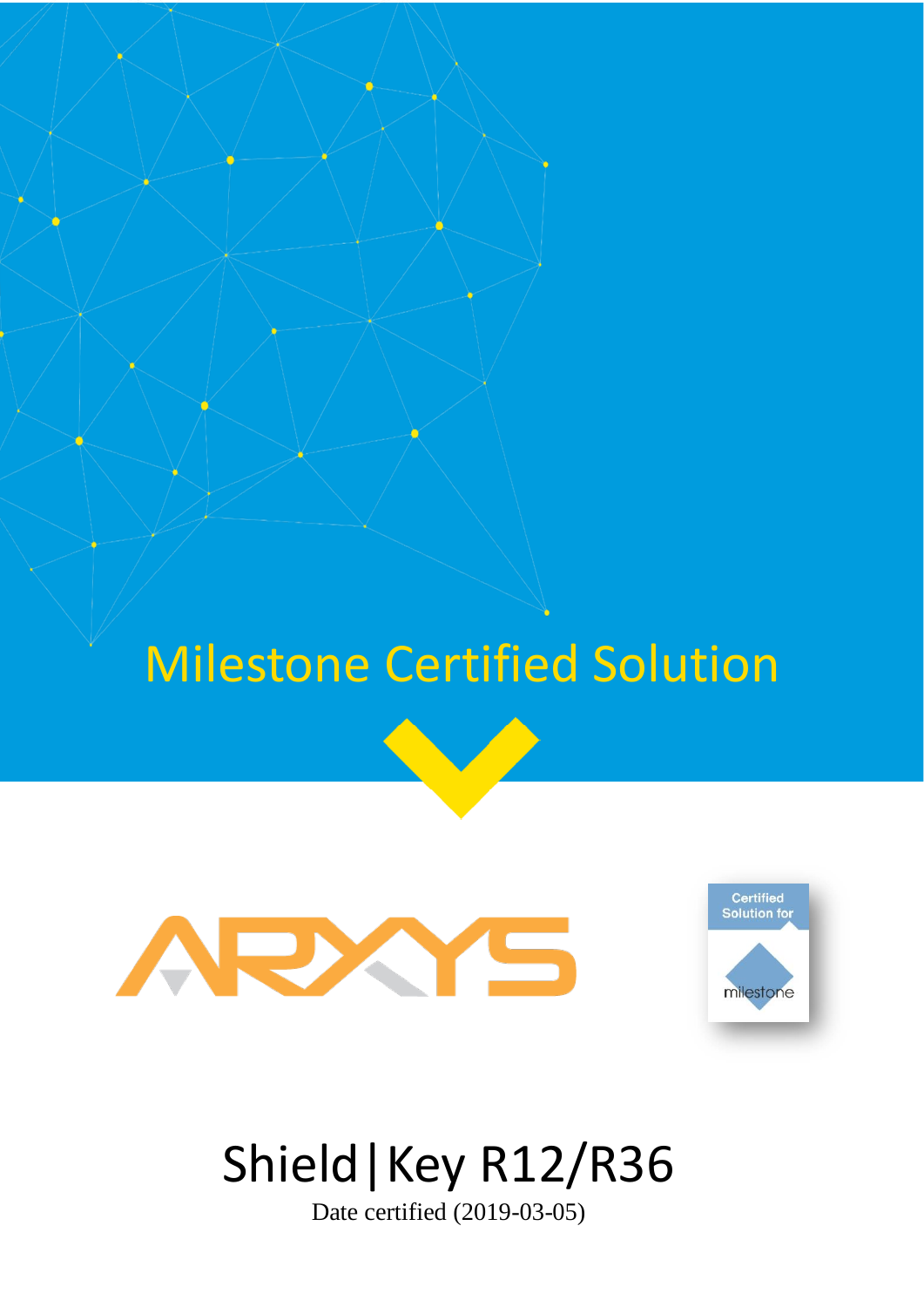



| Scenario 1: 300 Cameras 1080p H.264 with Server-Side Motion Detection  6 |  |
|--------------------------------------------------------------------------|--|
|                                                                          |  |
|                                                                          |  |
|                                                                          |  |
|                                                                          |  |
|                                                                          |  |
|                                                                          |  |
|                                                                          |  |
|                                                                          |  |
|                                                                          |  |
|                                                                          |  |
|                                                                          |  |
|                                                                          |  |
|                                                                          |  |
|                                                                          |  |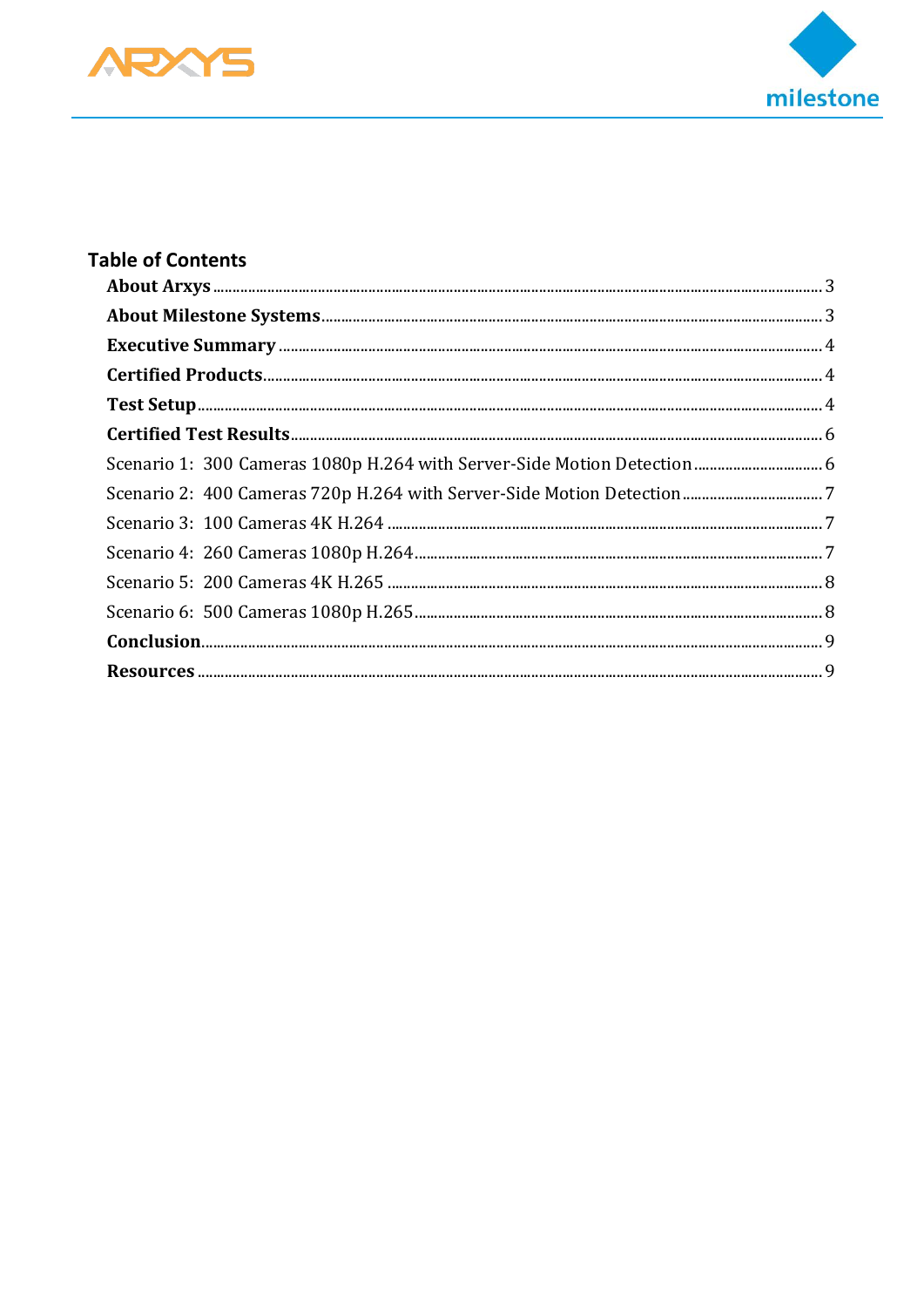



#### <span id="page-2-0"></span>**About Arxys**

Arxys has been crafting data protection and data analytics solutions for the most demanding organizations for more than 25 years. Our unique Activated Hardware Acceleration technologies deliver enterprise class performance and protection at working class prices.

Arxys Shield | Key NVR's brings the power of hardware accelerated video analytics and enterprise class protection together with Milestone Certified performance to bring new levels of security. With open standards ONVIF and H.265 support and GPU powered AI Shield | Key delivers. More information at www.arxys.com

#### <span id="page-2-1"></span>**About Milestone Systems**

Milestone Systems is a global leader in providing open platform IP video surveillance software. Milestone has provided easy-to-use, powerful video management software in more than 200,000 installations, worldwide.

Milestone XProtect® provides open architecture products that are compatible with more IP cameras, encoders, and digital video recorders than any other manufacturer. Because Milestone provides an open platform, you can integrate today's best business solutions and expand what's possible with future innovations. Visit [www.milestonesys.com](http://www.milestonesys.com/) for more.

#### **GENERAL DISCLAIMER:**

All information, to include but not limited to, documentation, configuration calculations, installation and trouble-shooting advice, consultancy and support services which may be provided within this document is delivered 'as is' without warranty of any kind. Unless otherwise agreed in writing between you and Milestone Systems A/S or its Affiliates, you, as the recipient, agree to assume the entire risk as to the results and performance achieved or not achieved by reliance on such information. Milestone Systems A/S and its Affiliates shall, to the extent allowed by law, assume no liability for the Recipient's reliance on such information and disclaims all warranties, whether express or implied, including but not limited to, the implied warranties of merchantability, fitness for a particular purpose, title and non-infringement, or any warranty arising out of any proposal, specification or sample with respect to the document. Furthermore, Milestone Systems A/S and its Affiliates shall not be liable for loss of data, loss of production, loss of profit, loss of use, loss of contracts or for any other consequential, economic or indirect loss whatsoever in respect of delivery, use or disposition from the content of this document.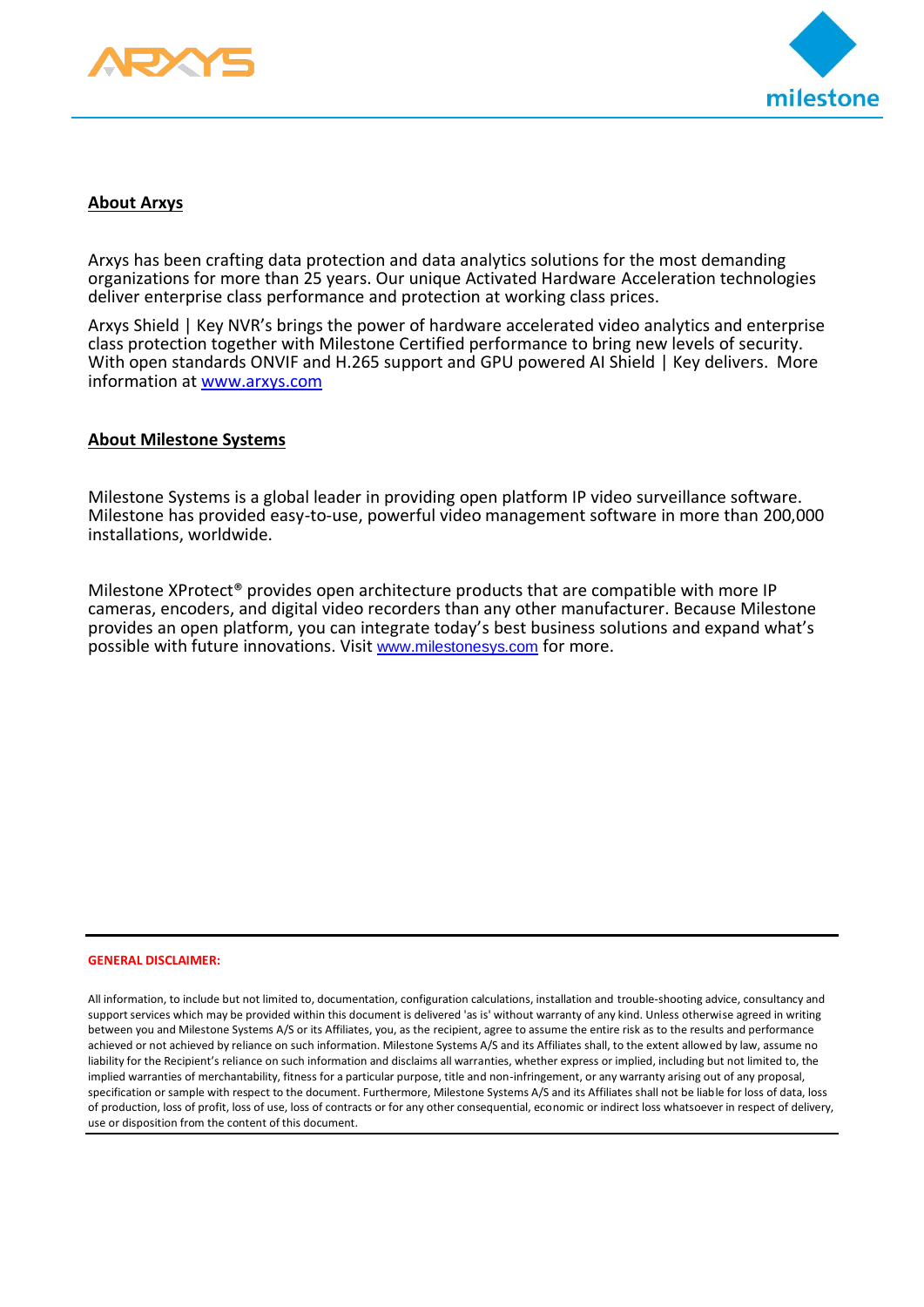



## <span id="page-3-0"></span>**Executive Summary**

The Shield | Key NVR's deliver enterprise class performance and protection and advanced video motion detection and analytics at breakthrough prices. The crucial tests in the certification were performed with server-side video motion detection and metadata collection enabled.

Hardware Accelerated Video Decoding delivers breakthrough performance at a much lower price. Arxys' Hardware Acceleration technology supports 50% more full HD cameras with server-side Video Motion Detection for 24/7 Video recording with forensic-grade zero frame loss and video analytics built-in at no extra cost.

Our advanced data protection features ensure forensic grade recording and always-on 24/7 video protection. The Enterprise Class hard drives easily handle extreme heat fluctuations, equipment vibrations and 24/7 writes + mixed mode reads from analytics. 10x lower error rate, 2.5x higher MTBF hours, 3x higher duty cycle and Secure Erase (SE) technology deliver continuous uptime.

The tested system delivered unprecedented performance with video motion detection and metadata enabled. Certified to support 300 cameras at 1080P and 25fps with server-side video motion detection with metadata collection while ensuring CPU, RAM and network utilization are always below 70% in accordance with Milestone best practices.

The Arxys Shield | Key is a top performing, hardware accelerated Milestone Certified NVR that delivers breakthrough video motion detection and video analytics performance at no extra cost.

## <span id="page-3-1"></span>**Certified Products**

- Shield | Key NVR R12 (Network Video Recorders) all-in-one appliances
- Shield | Key NVR R36 (Network Video Recorders) all-in-one appliances
- (The R12 and R36 tested share the same main components, the only difference is the number of drive bays)
- Milestone XProtect Corporate 2018 R3

*Performance of the solution may vary if different XProtect products and/or system components not listed in the tests details are included.* 

## <span id="page-3-2"></span>**Test Setup**

Two dedicated video load servers running Windows Server 2016 were utilized. A single Arxys Shield | Key rackmount system with the following configuration:

- $\bullet$  Intel Core i5-8600 CPU 8<sup>th</sup> Gen 3.10 Ghz
- 32GB DRAM
- 2x 1Gb/s ethernet ports, full duplex
- 12x Western Digital Ultrastar Enterprise HDDs, 8TB, 7200RPM, SATA 6Gb/s 256MB cache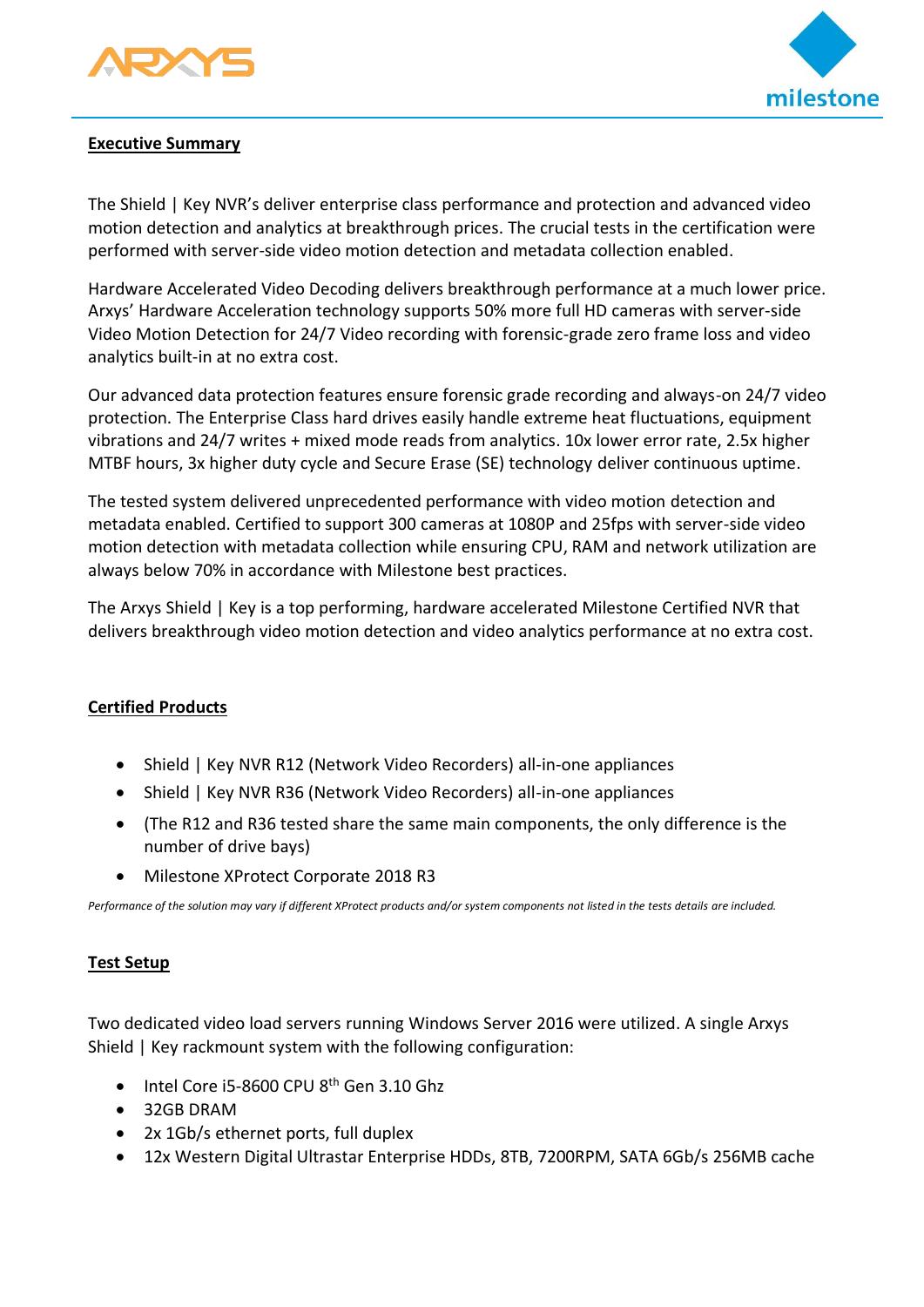



- Hardware RAID 6 (double parity)
- Microsoft Windows 64 Bit

All simulated video streams used in this test were configured at 25 or 30 frames per second (FPS). Video streams were configured to use primarily the H.264 video codec with a few at H.265. All tests were performed with 24/7 continuous recording. Majority of tests were performed with video motion detection and metadata enabled to stress the system and the GPU.

## **Test Topology**

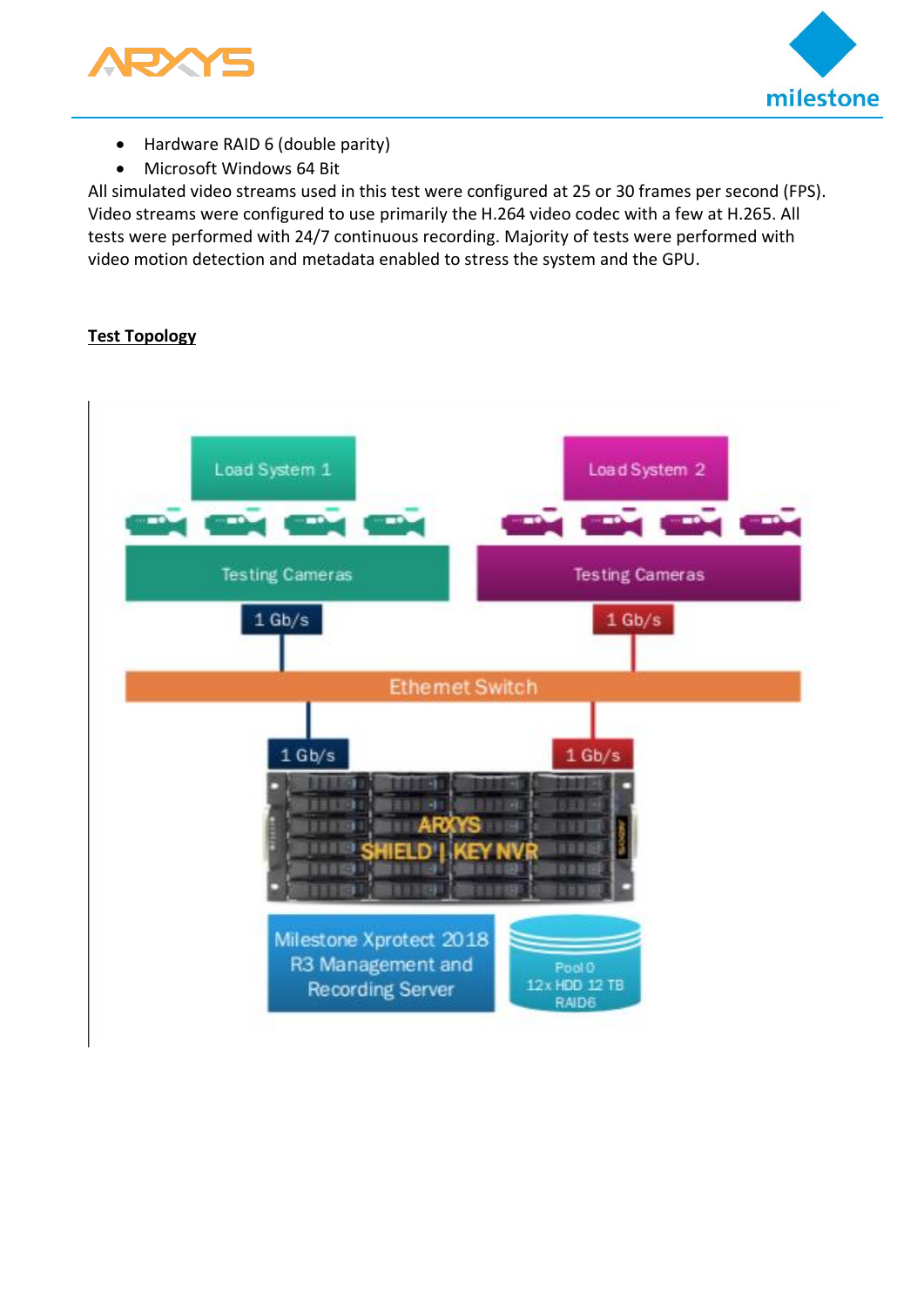



## <span id="page-5-0"></span>**Certified Test Results**

Below is the summary of the Milestone Certified performance test results for 6 wide ranging video surveillance scenarios. The tests were designed to showcase the depth and breadth of the performance and capabilities of the Shield | Key NVRs running Milestone XProtect with modern high-end video surveillance specifications.

From 300 cameras @ 1080P/25fps with full server-side motion detection to 500 cameras @ 4k/30fps running h.265 codec the Shield| Key delivers remarkable performance results.

| <b>Max Cameras</b> | <b>Resolution</b> | <b>FPS</b> | <b>VMD</b> | <b>Video Stream</b> | <b>Max FPS</b> | Video<br><b>Bandwidth</b> |
|--------------------|-------------------|------------|------------|---------------------|----------------|---------------------------|
| 300                | 1080P             | 25         | Yes        | $3.4$ Mb/s          | 7,500          | $1,020$ Mb/s              |
| 400                | 720P              | 25         | Yes        | $1.8$ Mb/s          | 10,000         | 720 Mb/s                  |
| 100                | 4K                | 30         | <b>No</b>  | $9.9$ Mb/s          | 3,000          | 994 Mb/s                  |
| 260                | 1080P             | 25         | No         | 5.9 Mb/s            | 7,800          | $1,534$ Mb/s              |
| 200                | 4K h.265          | 30         | <b>No</b>  | $3.5$ Mb/s          | 6,000          | 708 Mb/s                  |
| 500                | 1080P h.265       | 30         | <b>No</b>  | $2.5$ Mb/s          | 15,000         | $1,245$ Mb/s              |

## <span id="page-5-1"></span>Scenario 1: 300 Cameras 1080p H.264 with Server-Side Motion Detection **Camera Configuration:**

- 300 cameras with the following video stream profile
	- o Parameters:
		- 1920x1080 resolution
		- H.264
		- $-25$  FPS
	- o Approximately 3.5 Mbps stream size
	- o Analytics: Server-side video motion detection enabled w/Metadata
	- o Recording Configuration: Continuous recording

## **Certified Performance Metrics:**

- CPU Usage: 63%
- Memory Usage:  $46\%$
- Total FPS: 7499
- Number of channels: 300
- Disk Writes: 128.1 MB/s
- Network Bandwidth: 1,020 Mb/s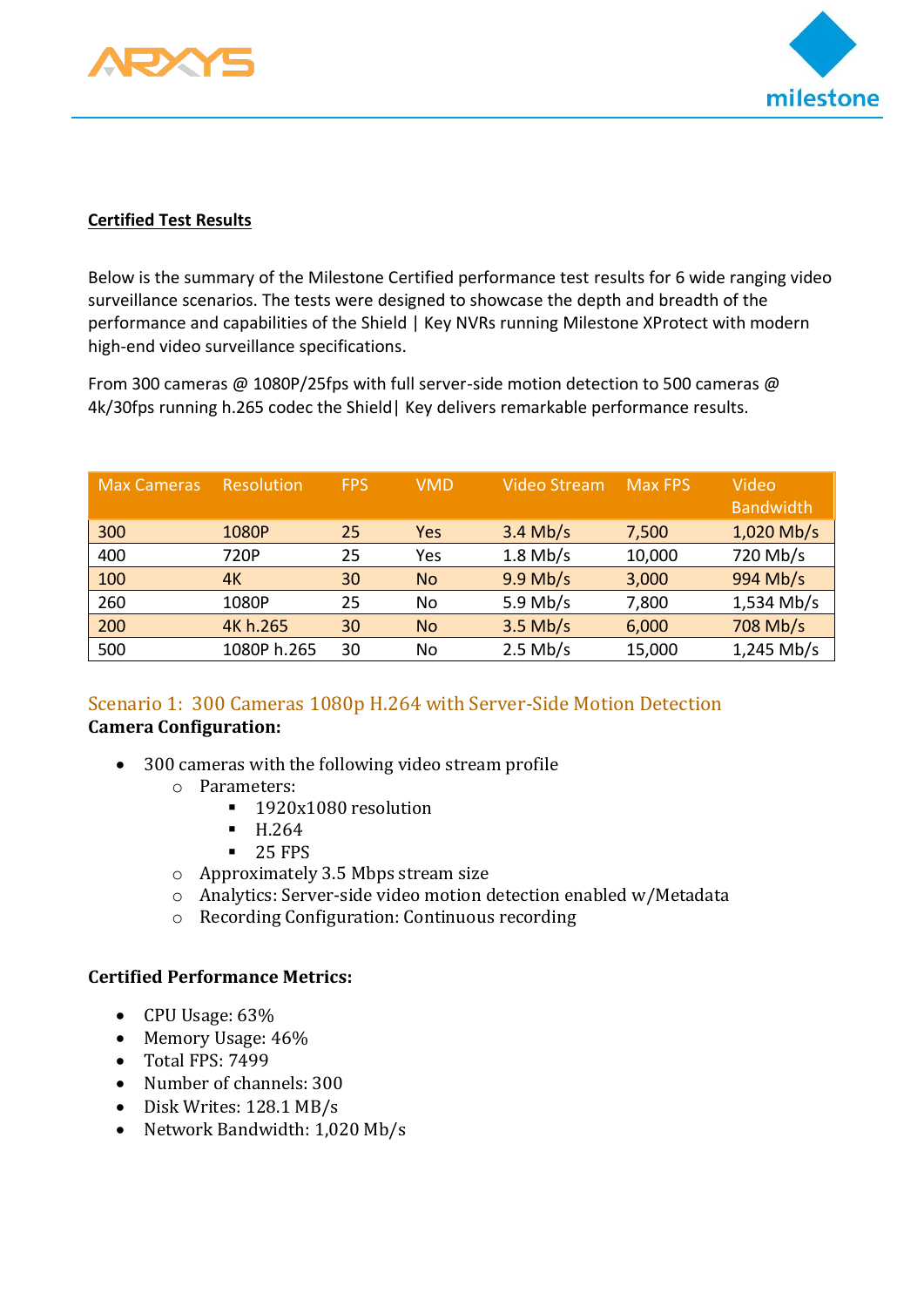



## <span id="page-6-0"></span>Scenario 2: 400 Cameras 720p H.264 with Server-Side Motion Detection **Camera Configuration:**

- 400 cameras with the following video stream profile
	- o Parameters:
		- 1280x720 resolution
		- H.264
		- 25 FPS
	- o Approximately 1.8 Mbps stream size
	- o Analytics: Server-side video motion detection enabled w/Metadata
	- o Recording Configuration: Continuous recording

## **Certified Performance Metrics:**

- CPU Usage: 12%
- Memory Usage:  $41\%$
- Total FPS: 9,999
- Number of channels: 400
- Disk Writes: 87.1 MB/s
- Network Bandwidth: 720 Mbps

## <span id="page-6-1"></span>Scenario 3: 100 Cameras 4K H.264

## **Camera Configuration:**

- 100 cameras with the following video stream profile
	- o Parameters:
		- 4096x2160 resolution
		- H.264
		- $\blacksquare$  30 FPS
	- o Approximately 10 Mbps stream size
	- o Analytics: None
	- o Recording Configuration: Continuous recording
- 1080+ Mbps network ingress bandwidth

## **Certified Performance Metrics:**

- CPU Usage: 57%
- Memory Usage: 12%
- Total FPS: 2,999
- Number of channels: 100
- Disk Writes: 124.6 MB/s
- Network Bandwidth: 994 Mbps

## <span id="page-6-2"></span>Scenario 4: 260 Cameras 1080p H.264 **Camera Configuration:**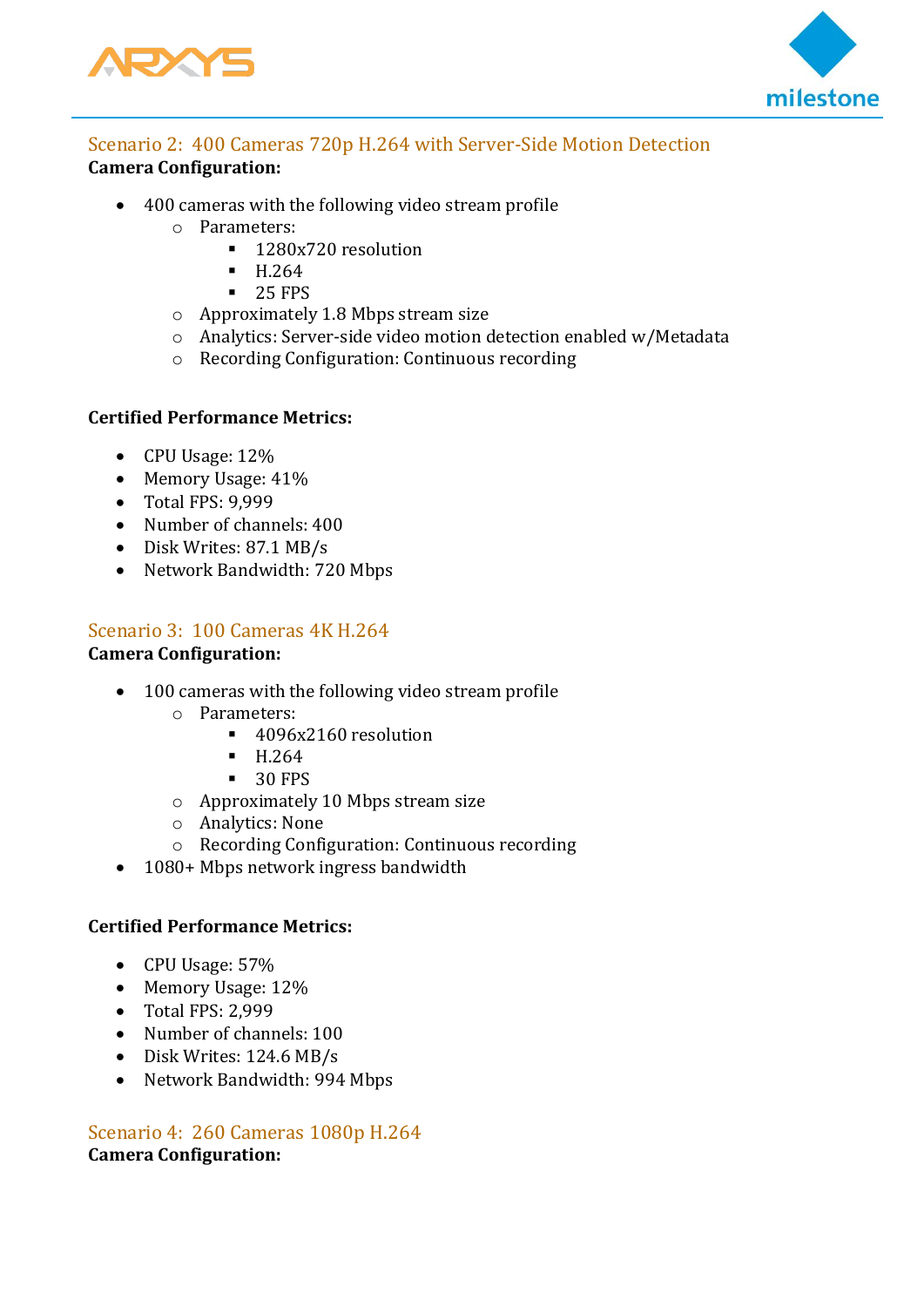



- 260 cameras with the following video stream profile
	- o Parameters:
		- 1920x1080 resolution
		- H.264
		- 30 FPS
	- o Approximately 6 Mbps stream size
	- o Analytics: None
	- o Recording Configuration: Continuous recording

## **Certified Performance Metrics:**

- CPU Usage: 52%
- Memory Usage: 13%
- Total FPS: 7,800
- Number of channels: 260
- Disk Writes: 192.2 MB/s
- Network Bandwidth: 1,534 Mbps

# <span id="page-7-0"></span>Scenario 5: 200 Cameras 4K H.265

## **Camera Configuration:**

- 480 cameras with the following video stream profile
	- o Parameters:
		- 3840x2160 resolution
		- $-H.265$
		- 30 FPS
	- o Approximately 3.5 Mbps stream size
	- o Analytics: None
	- o Recording Configuration: Continuous recording

## **Certified Performance Metrics:**

- CPU Usage: 18%
- Memory Usage: 13%
- Total FPS: 15,000
- Disk Writes: 156.7 MB/s
- Network Bandwidth: 708 Mbps

## <span id="page-7-1"></span>Scenario 6: 500 Cameras 1080p H.265

## **Camera Configuration:**

- 500 cameras with the following video stream profile
	- o Parameters:
		- 1920x1080 resolution
		- H.265